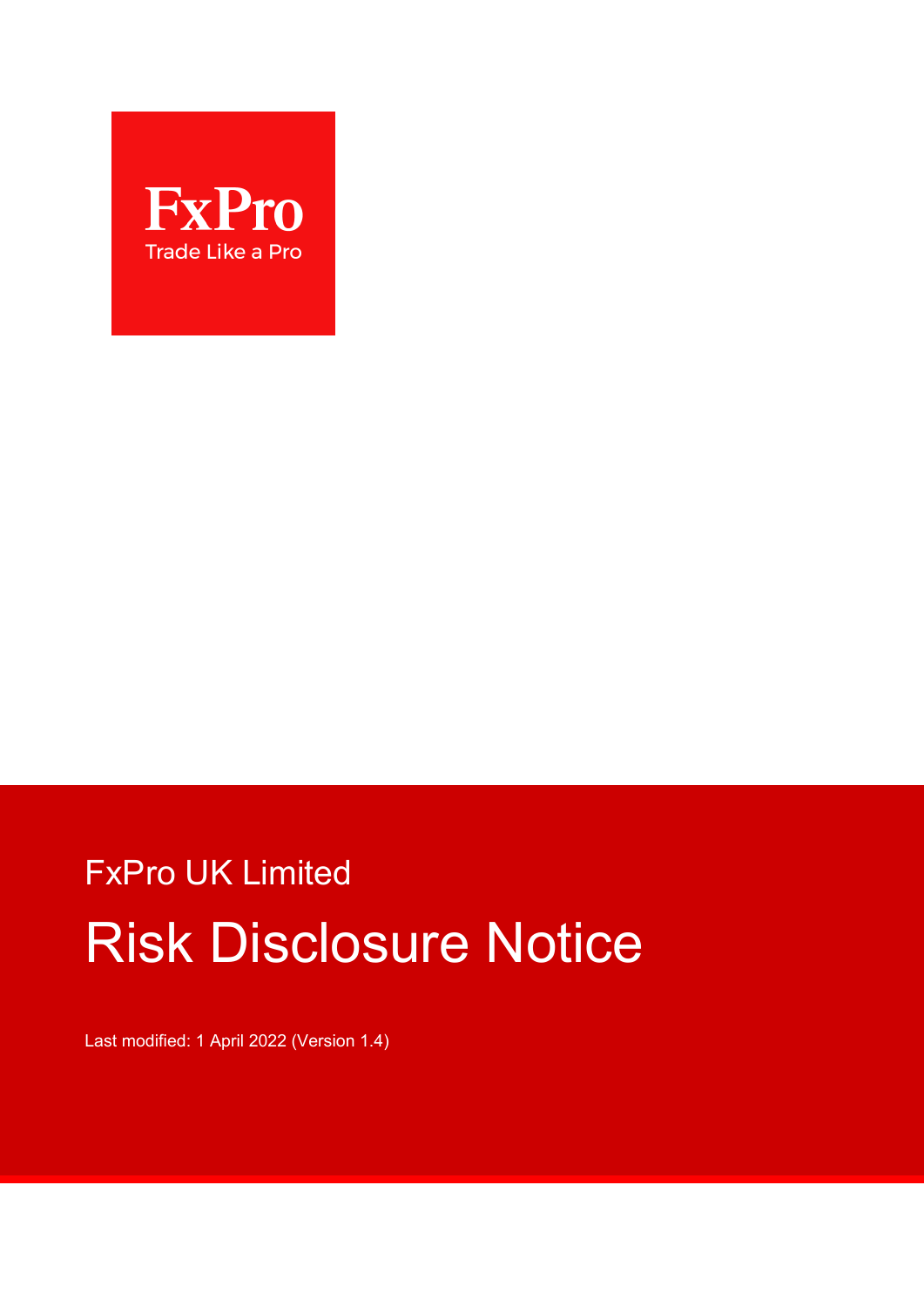## **Contents**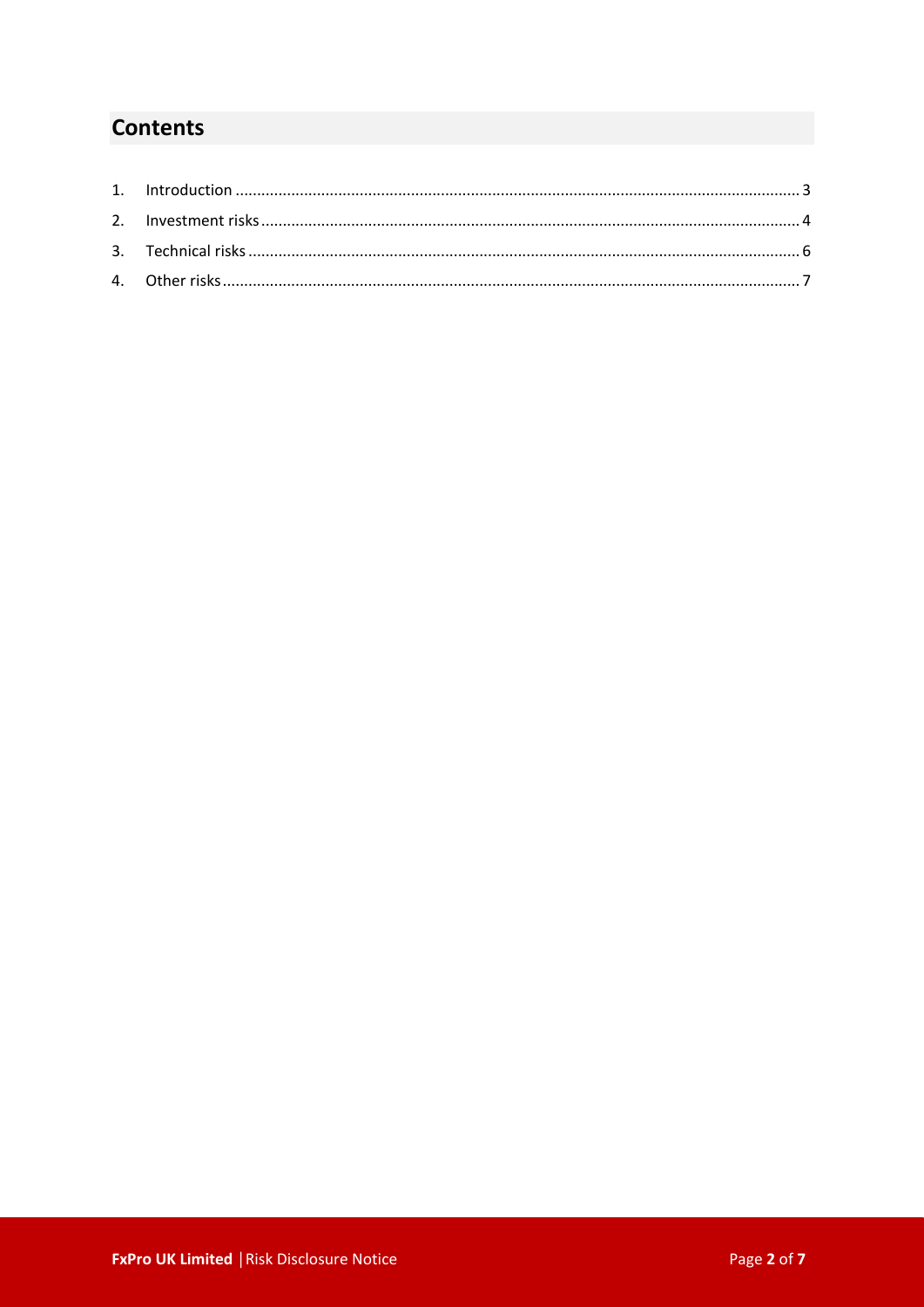PLEASE READ THE CONTENT OF THIS NOTICE CAREFULLY TO UNDERSTAND ALL THE RISKS ASSOCIATED WITH FINANCIAL INSTRUMENT TRANSACTIONS. YOU SHOULD SEEK INDEPENDENT PROFESSIONAL ADVICE IF THE CONTENT OF THIS NOTICE IS UNCLEAR TO YOU.

## <span id="page-2-0"></span>**1. Introduction**

- 1.1 This document forms our Risk Disclosure Notice (this **Notice**) and outlines key considerations in relation to the risks associated with the services provided to you.
- 1.2 We will provide the following services to you:
	- (a) Facilitating the conclusion of transactions in Financial Instruments by receiving and transmitting your orders to third-party brokers and arranging for the settlement of the same.
	- (b) Holding client money in segregated accounts and providing custody services.
- 1.3 You should be informed about the risk element involved in trading financial instruments prior to entering trades, namely the possibility of your investment not only rising, but also falling, which could result in getting back less than the initial investment. You should be aware that you could end up losing your entire initial investment. You should never refer to the past performance of a Financial Instrument to determine its future performance.
- 1.4 We offer our services on a non-advisory basis. We will not recommend a particular Financial Instrument as more appropriate than another. You determine your investment strategy and choices, and you are responsible for the orders submitted, the composition of your portfolio and any related risks.
- 1.5 In the provision of our services to you, we are not required to assess the suitability of the Instrument offered to you, and as a result you do not benefit from the protection of the Financial Conduct Authority's rules on assessing whether the product is suitable for you as per the product governance rules.
- 1.6 We assess the instrument's appropriateness by reference to your knowledge and experience about the specific instruments that are available through us. If you have limited experience and/or knowledge, you will be provided with a warning that the specific instruments are not appropriate for you and will be asked to confirm whether you still want to proceed prior to being accepted as a client.
- 1.7 IF YOU ARE IN DOUBT AS TO WHETHER A FINANCIAL INSTRUMENT IS APPROPRIATE IN LIGHT OF YOUR CURRENT NEEDS, YOU SHOULD OBTAIN INDEPENDENT PROFESSIONAL ADVICE.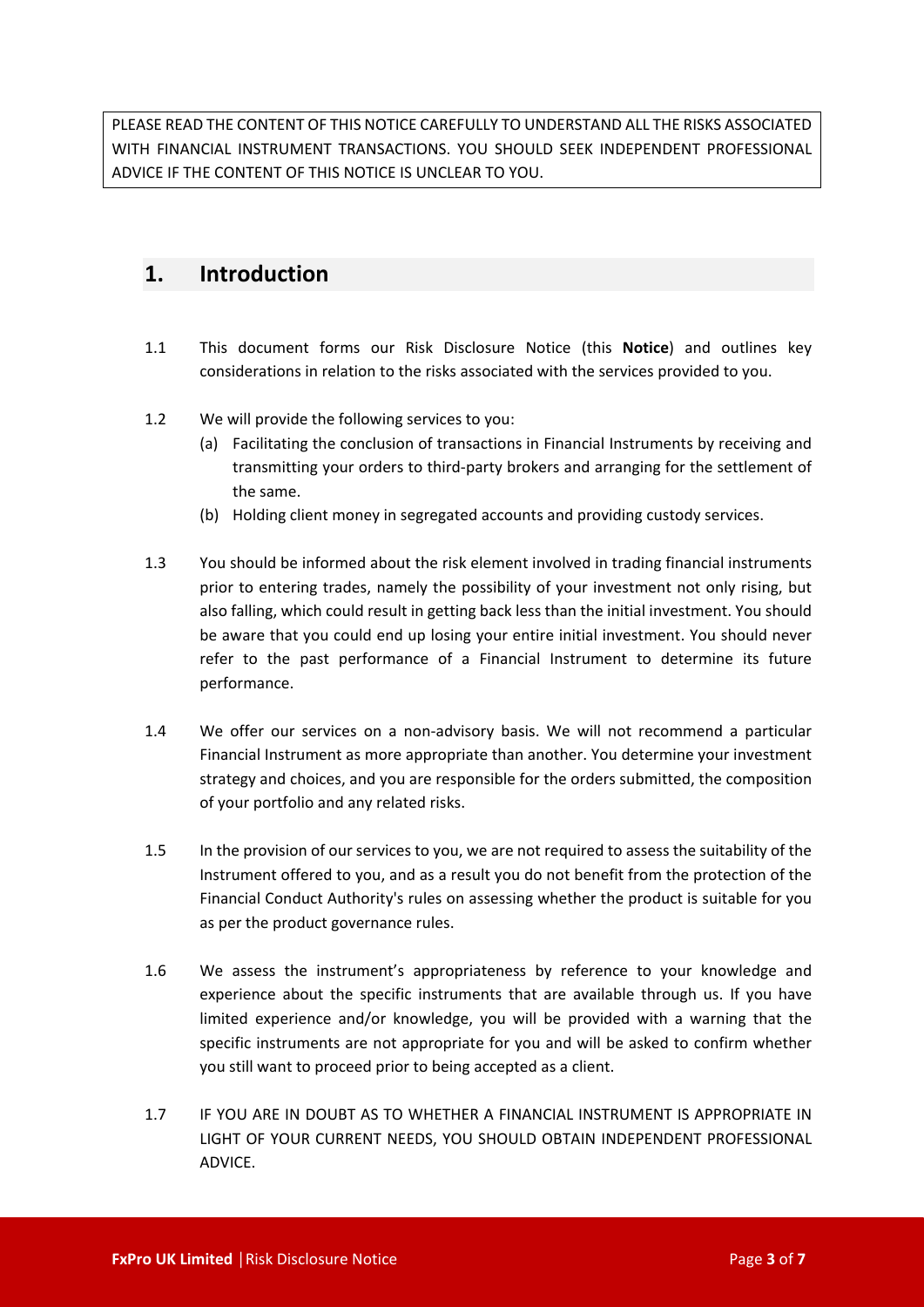- 1.8 NONE OF THE INFORMATION, RESEARCH, OR OTHER MATERIALS PROVIDED BY US, DIRECTLY OR INDIRECTLY, OR AVAILABLE ONLINE CONSTITUTES ADVICE, A RECOMMENDATION, OR A SOLICITATION TO BUY OR SELL SECURITIES. YOU ARE RESPONSIBLE FOR EVALUATING THE MERITS AND RISKS ASSOCIATED WITH THE USE OF ANY INFORMATION/MATERIAL PROVIDED BY US BEFORE MAKING ANY DECISIONS BASED ON SUCH INFORMATION/MATERIAL. YOU AGREE NOT TO HOLD FXPRO OR ANY THIRD-PARTY PROVIDER LIABLE FOR ANY POSSIBLE CLAIM FOR DAMAGES ARISING FROM ANY DECISION YOU MAKE BASED ON THE INFORMATION/MATERIAL MADE AVAILABLE TO YOU. WE CANNOT GUARANTEE THAT INFORMATION/MATERIAL PROVIDED TO YOU IS - AT ALL TIMES - CORRECT. IT IS YOUR RESPONSIBILITY TO ALWAYS REVIEW - CRITICALLY - THE INFORMATION PROVIDED TO YOU ABOUT FINANCIAL INSTRUMENTS (FOR EXAMPLE, BY CHECKING THAT THE INFORMATION PROVIDED IS IN LINE WITH THE INFORMATION AVAILABLE ON THE WEBSITE OF THE ISSUER OR OTHER PUBLICLY AVAILABLE SOURCES).
- 1.9 Unless otherwise defined here, capitalised terms have the same meaning as in the Terms and Conditions.

## <span id="page-3-0"></span>**2. Investment risks**

#### **Insolvency Risk**

2.1 In cases where the underlying Financial Instruments are shares in a company, you should be aware of the applicable insolvency risks. Shareholders own a part of the issuing company's share capital. In the event of bankruptcy, shareholders could end up losing their entire investment as the value of its shares may decrease significantly. In such event, the order of repayment priority does not benefit ordinary shareholders, as they typically rank lowest; meaning that other creditors can be higher in priority. The absence of any more assets available for realisation by the time of your turn would cause you to lose your entire investment in the shares of that company.

#### **Volatility and Market Risk**

- 2.2 The value of a share is directly connected to the financial status of the company. Companies that do well increase in value, whereas companies that do poorly reduce in value. The price of a company's share will significantly change if there is higher uncertainty regarding its future prospects and mainly depends on macro-economic developments, news on the company and/or the sector and its dividend policy.
- 2.3 You should be aware that market prices can suddenly change for many reasons, including gapping in a volatile market (where the price opens significantly above or below the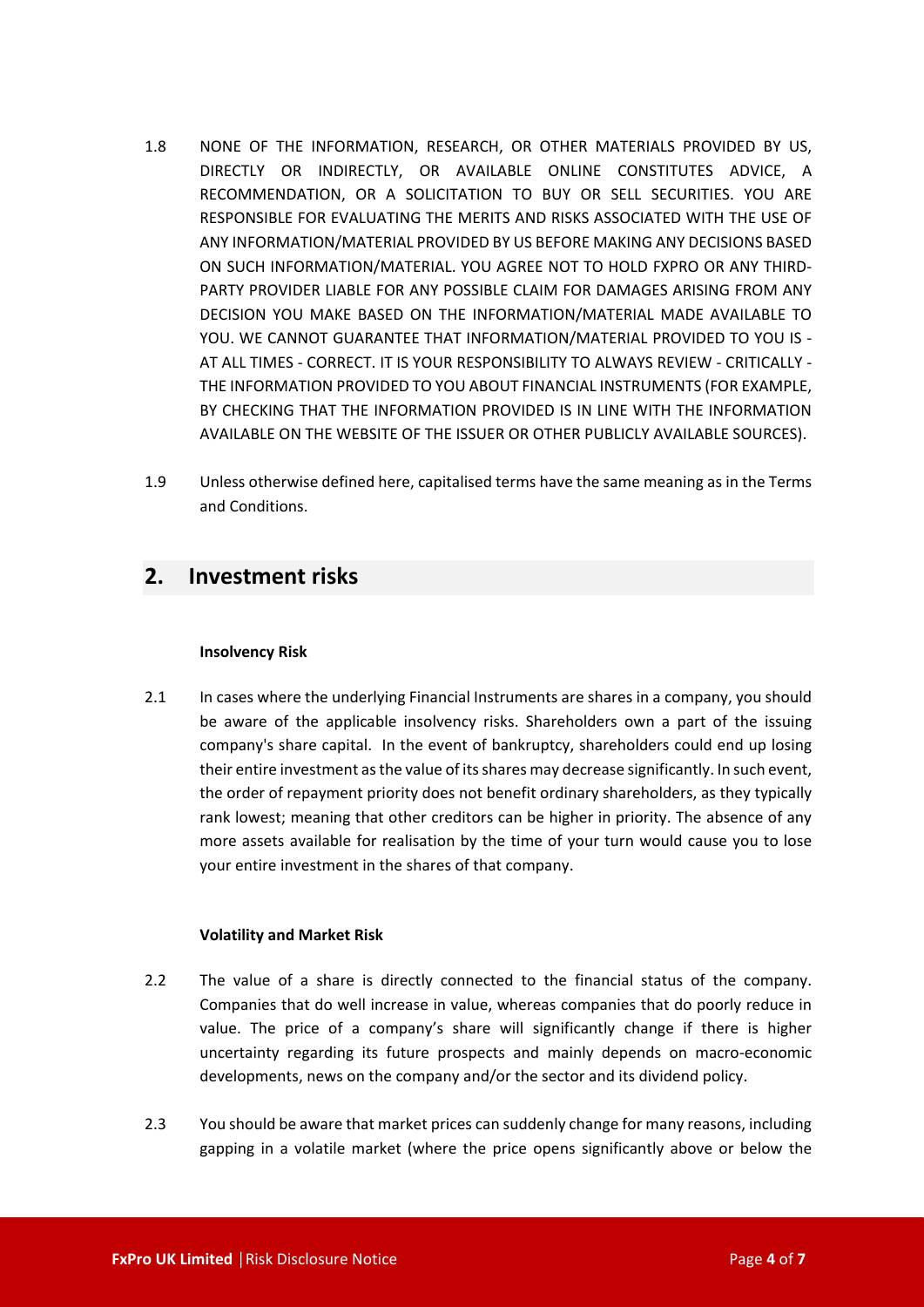closing price of the previous day) or slippage (where the price quoted at the time of submission of the Order is different from the execution price).

#### **Currency Risk**

2.4 Changes in foreign exchange rates may affect your profits and losses, where for example your Instruments are denominated in currencies other than the default currency of your FxPro Account (e.g., USD).

#### **Liquidity Risk**

2.5 Liquidity risk depends on the volume of transactions in the specific share/exchange traded funds (**ETFs**). The higher the volume of transactions the lower the liquidity risk. If the share/ETF is not sufficiently liquid, you run the risk of being unable to sell the securities or being unable to do so directly at the market price. When instruments are less liquid the bid/ask spread will be wider, leading to higher transaction costs especially during abnormal market conditions.

#### **UCITS Exchange Traded Funds' specific risks**

- 2.6 ETFs are a simple way to achieve a diversified investment portfolio. ETFs available via FxPro are bought and sold on regulated markets i.e., exchanges and the market price may differ from the net asset value (the total of all that fund's investments per unit). ETFs are also subject to liquidity risk since some ETFs are less liquid and their liquidity can change significantly especially during abnormal market conditions.
- 2.7 Most ETFs are passive index tracking, which means, they try to recreate the performance of an index. However, there are also actively managed ETFs aiming at exceeding the performance of a benchmark/index. The exact way in which the fund manager composes the investment portfolio is described in detail in the relevant prospectus. ETFs are managed by a Fund Manager who is charging fees for this service.
- 2.8 ETFs can invest in almost anything. The investment policy found in the ETF's prospectus explains in detail in what asset classes, geographical areas and other applicable investment restrictions the ETF Manager must follow. The higher the risks of the underlying investments, the higher the market risk of the ETF. ETFs that utilize leverage to increase their exposure will have a higher market risk. ETFs may also be subject to counterparty risk specifically with their prime brokers. However, in the case of undertakings for collective investments in transferrable securities (**UCITS**), the counterparty risk is limited due to restrictions on the maximum allowed leverage and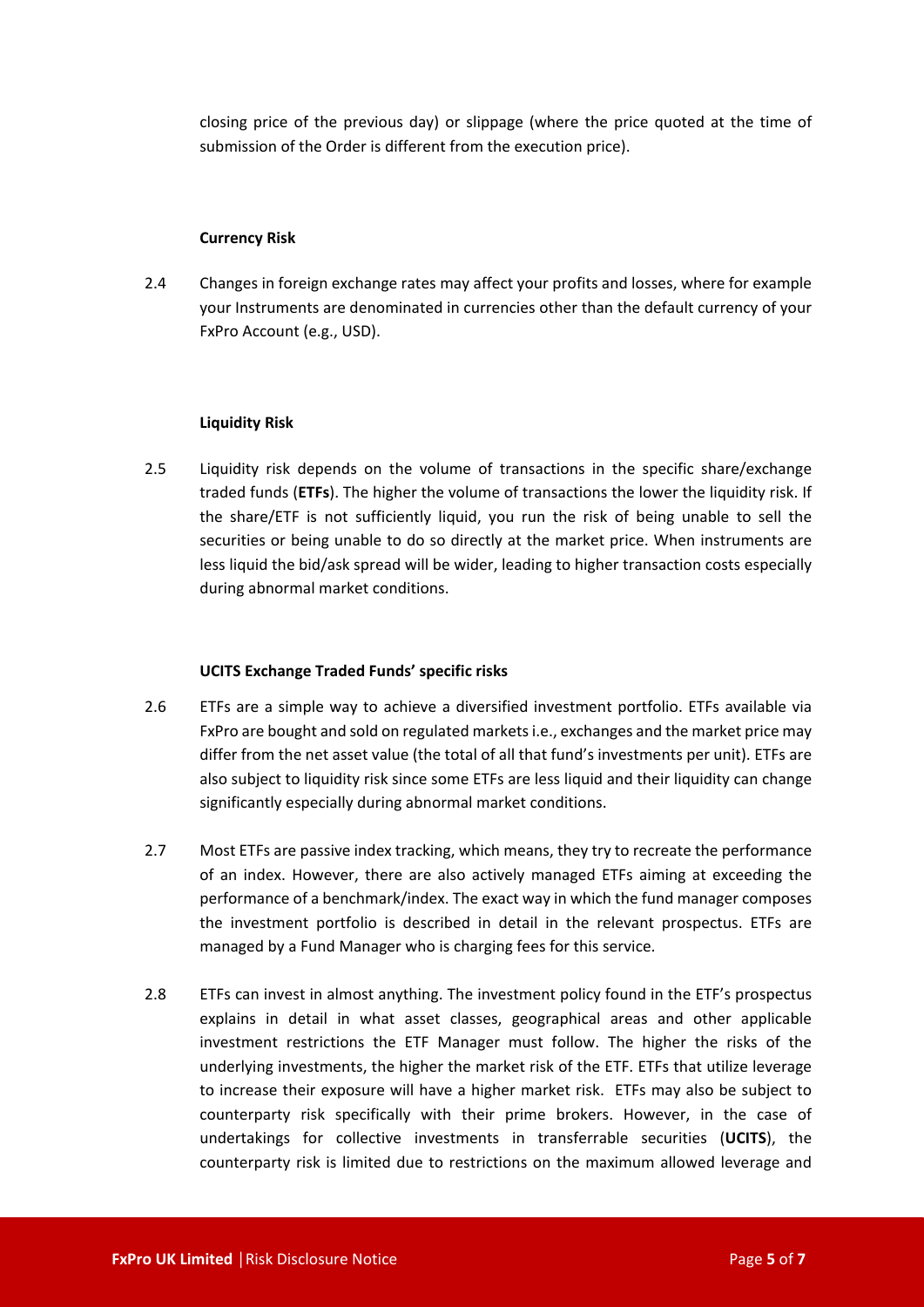other provision of the UCITS legislation aimed at protecting retail investors when investing in UCITS.

- 2.9 All UCITS ETFs must provide a Key Investor Information Document (**KIID**). The KIID provides a brief description of the investment proposition that the investment institution offers, in non-technical terms. An indication of the market risk, explanation of the main risks, as well as disclosures of fees and charges of the ETF can be found in the KIID. The KIID will be available on the website of the ETF Manager.
- 2.10 ETFs in addition to market risk and liquidity risk are subject to the following risks:
	- (a) **Tracking risk** The return of an ETF can be lower than the return of the underlying index or benchmark because the ETF may not be able to mirror the index exactly, may need to use hedging instruments or must use currency conversions or because of the fees that are being charged to the assets of the ETF.
	- (b) **Counterparty risk** In case the index is replicated synthetically, there is a counterparty risk in relation to the swap/derivative counterparty. It is also applicable in the case of leveraged ETFs.
	- (c) **Leverage risk** Some ETFs use leverage thus magnifying the effect of market fluctuations on the value of the ETF.
	- (d) **Premium/discount to the NAV** Market price on the exchange may differ from the Net Asset Value (**NAV**) of the ETF.
- 2.11 You can find more information regarding the above in the ETF's documents, such as the KIID and the prospectus. We recommend you read these documents carefully before buying any ETF.

## <span id="page-5-0"></span>**3. Technical risks**

- 3.1 We will always try to ensure that the BnkPro App and our FxPro Platforms are available to you without interruption, however this cannot be guaranteed. You may therefore not be able to submit your Orders in the event of interruption and you similarly may not be able to monitor your Positions.
- 3.2 You may find that trading in a particular Financial Instrument may be temporarily impossible or be seriously delayed, or you may not be able to submit orders through a specific communication channel. Certain information may also be unavailable (such as price information or executed Order reports), which can lead to substantial damage in cases arising. There may also be interruptions of trade, often to prevent or cure irregular pricing. Note that the various market parties, including us, are not responsible for malfunctions, interruptions of trade and other similar situations. You will bear any damages incurred as a result. We take reasonable steps to avoid this scenario, including the deployment of reliable third parties with a good reputation for their services.